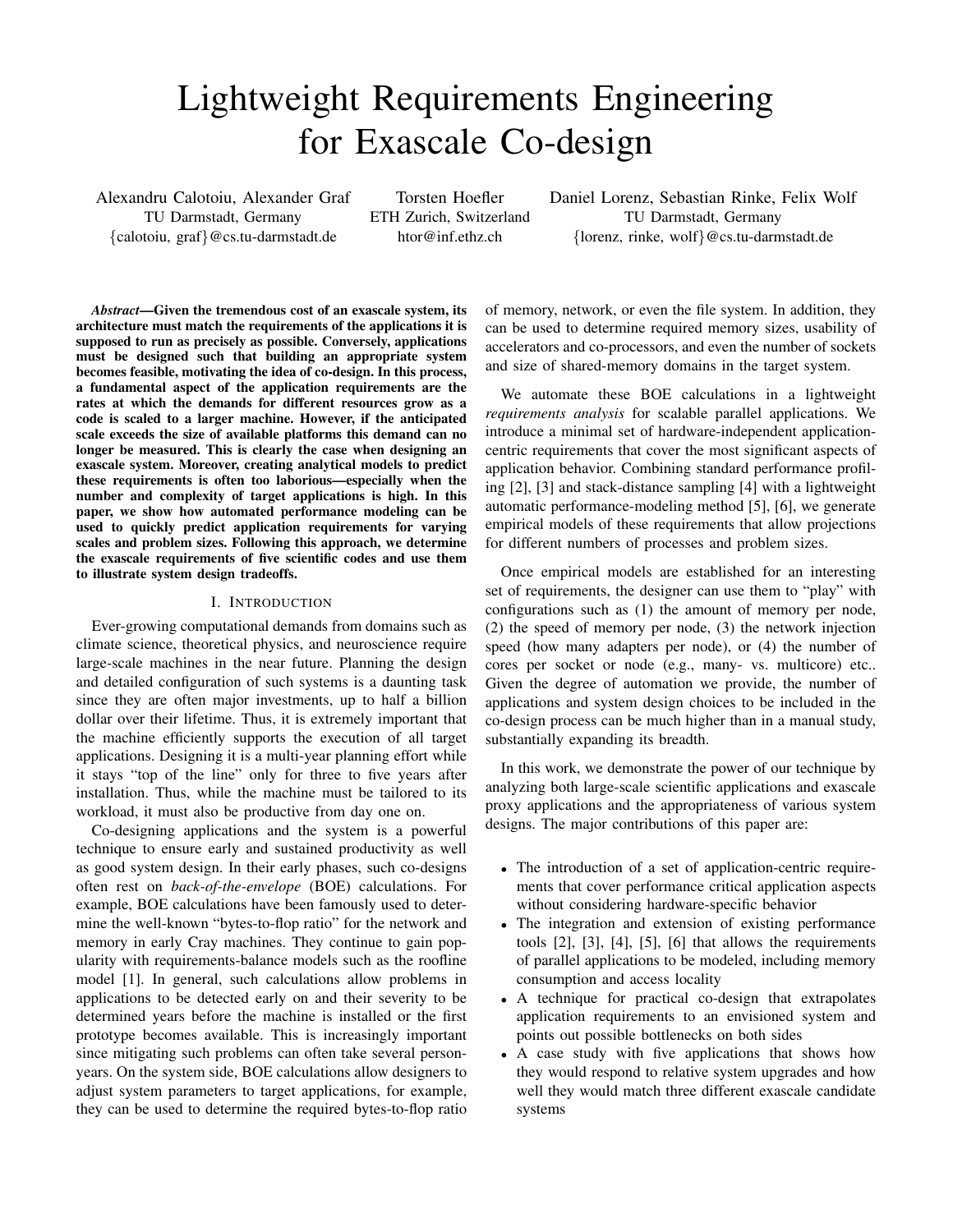TABLE I: Requirement metrics.

| <b>Resource</b>       | Metric                              |
|-----------------------|-------------------------------------|
| Memory footprint      | # Bytes used (resident memory size) |
| Computation           | # Floating-point operations (#FLOP) |
| Network communication | # Bytes sent / received             |
| Memory access         | # Loads / stores; stack distance    |

## II. APPROACH

As the foundation of our approach, we define a very simple notion of requirements that supports their quantification in terms of the amount of data to be stored, processed, or transferred by an application. Knowing these numbers alone does not target a precise prediction of application runtime but can serve as an indicator of the relative importance of certain system resources and how this ratio changes as we scale a program to a larger system, as the analysis in Section III will show. Ultimately, our requirements are expressed in the form of empirical models that allow projections for different numbers of processes and problem sizes.

## *A. Application-centric requirements*

We choose requirements to be purely application centric, that is, we do not make any assumption about the hardware other than the ability to run the code as is. Hence, all our requirement metrics refer to data flow at the interface between hard- and software – not between lower layers of the hardware. While specific hardware features could improve the rate at which the requirements are fulfilled, the classes of behavior our requirement models capture will not change. For example, even if revolutionary hardware features double the speed at which floating-point computations are performed, if the number of floating-point computations that need to be performed grows quadratically with the number or processes, while all other requirements remain constant, the floatingpoint requirement will remain the bottleneck for that particular application as it scales up.

Since it is currently the predominant programming model and also expected to be highly influential in the future, we stipulate that of each target application an MPI version exists. Application requirements are then expressed as a set of functions  $r(p, n)$  that predict the demand for resource r depending on the number of processes  $p$  and the problem size per process n. Because we regard thread-level concurrency merely as a way to satisfy the requirements, we consider requirements not below the granularity of processes, which may nevertheless be multithreaded—either locally or by launching GPU kernels.

Currently, we consider the requirement metrics listed in Table I, classified by the resource they refer to. I/O would be handled analogously to the network communication requirement. None of our analyzed applications includes significant I/O traffic, we therefore refrain from including I/O metrics in this analysis. Our metrics characterize application requirements in terms of space (i.e., memory consumption) and "data metabolism" (i.e., bytes processed in floating-point units or exchanged via memory and network). Because the amount of



Fig. 1: Example of reuse distances and stack distances. a, b, c represent different memory locations. Accesses to these locations happen in the order indicated by the arrows. Reuse distances and stack distances are denoted by RD and SD respectively.

data moved between processor and memory subsystem alone is barely a reliable indicator of the pressure an application exerts on the memory subsystem, we also consider memory access locality. Specifically, we capture the stack distance [4] of memory accesses, which is the number of accesses to unique locations that occur between two accesses to the same location. The stack distance is related to the more commonly known reuse distance, a metric which counts the number of accesses between two accesses to the same location without trying to discern whether or not these accesses are unique. Figure 1 provides a small example for the difference between reuse distance and stack distance.

Thus, we define the *requirements model* of an application as a set of functions  $r_i(p, n)$  with each  $r_i$  representing one of the requirement metrics listed in Table I. We deliberately refrain from modeling execution time and energy consumption because we consider them as manifestation of requirement fulfillment and not as their expression. This is an important difference to the classic approach of trying to create architecturespecific performance models that can predict actual performance (e.g., execution time) as a function of various hardware parameters. Because hardware parameters, such as a processing algorithm or network topology, may easily reach beyond a simple scalar variable such as the number of processors, architecture-specific models usually differ qualitatively across architectures. Thus, the modeling effort grows with the product of applications and architectures, as illustrated in Figure 2, while a requirements model needs to be created only once for each application. In addition, we provide a lightweight automatic tool chain to produce them empirically, further accelerating the analysis. By contrast, practically determining



Fig. 2: Co-design with architecture-specific performance models (left) and purely application-centric requirements models (right).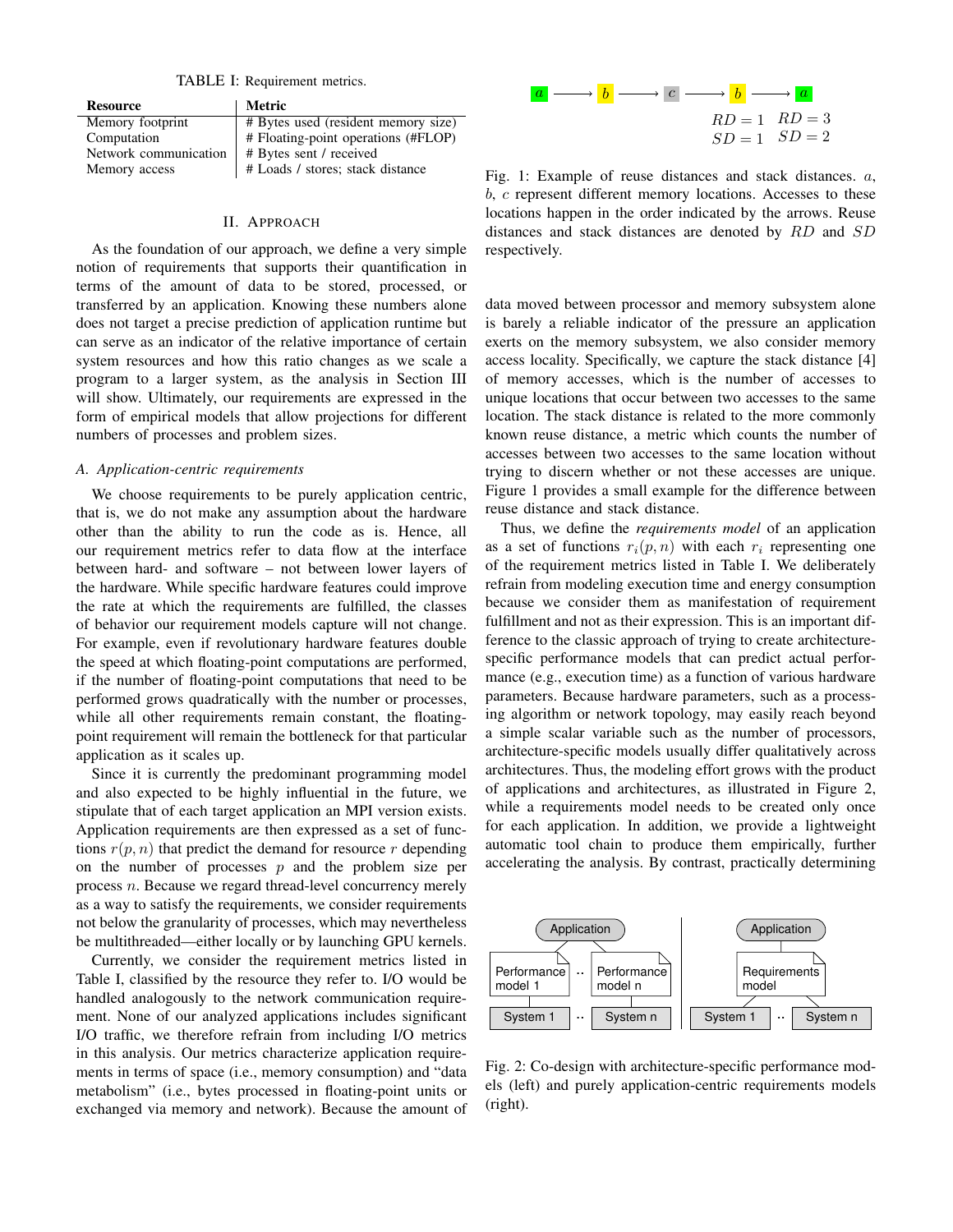the actual execution time of an application on a hypothetical system requires at least a simulator.

## *B. Data acquisition*

The individual tools and methods used to gather data on the chosen requirements are established in the performance analysis community. To ensure our approach remains reproducible and easy to follow, we detail both how we employ each of the tools and how we generate our performance measurements. What is needed is an MPI implementation of the code, the profiling tools Score-P [2] and PAPI [3] to count floating-point operations, MPI data transfers, and loads and stores, Threadspotter [4] to measure memory locality, and the performance-model generator Extra-P [5], [6] to finally turn the collected requirement data into models. Threadspotter was modified to extract the data it collects for post-processing. Disregarding slight variations in the platform-dependent semantics of certain hardware counters, the requirements of an application can basically be obtained on any system. The metrics we acquire can be narrowed down to—in most cases highly reproducible hardware and software counters such as floating-point operations or bytes injected into the network. A significant advantage of this approach is the simplicity and low effort with which requirements models can be instantiated for a given execution configuration. All metrics refer to a single process, since the matching hardware resources such as CPUs, memory, and network links grow roughly proportionally with the the number of processes expected on a machine.

*Memory footprint:* We invoke getrusage() to determine the resident memory occupied by each process across its entire lifetime. The memory footprint is one of the—if not the most important scalability inhibitor—simply because it can prevent an application from running at all.

*Computation and communication:* We acquire the metrics related to computation and communication using the Score-P profiler, which captures them at the granularity of individual function call paths. This allows bottlenecks to be precisely attributed to individual program locations. Given that the number of floating-point operations required per process is roughly independent of the number of threads used to compute them, we profile the application single threaded, which simplifies our workflow and makes it more robust.

*Memory accesses and locality:* The number of memory accesses and their stack distance is measured using a combination of Threadspotter and PAPI. Originally designed as an interactive locality optimizer for non-expert users, Threadspotter collects memory access distances only internally to derive optimization suggestions. However, we have modified it such that we can access these metrics directly. Threadspotter identifies loops in an application and instruments groups of instructions that access the same memory location within those loops. Therefore *instruction groups* represent the granularity at which distance metrics are provided. To keep the runtime dilation within practical limits (roughly a factor of eight), Threadspotter samples the execution in short bursts where all memory accesses are documented, followed by periods during which no measurements are gathered. Since Threadspotter does not count memory accesses, we let PAPI measure the number of load and store instructions for the entire program. Then, we estimate the number of memory accesses per instruction group based on the ratio of samples collected for different instruction groups. We address the known inaccuracy and nondeterminism of load and store operations [7] by counting them for the entire run instead of individual functions with all finegrained instrumentation removed.

To offset the non-determinism and possible variance of this process, we propose the following methodology to analyze memory locality: First, any instruction group with less than 100 samples gathered for each measurement configuration is ignored, because the risk of outliers adversely affecting the resulting model is too high. We have observed that both the number and magnitude of outliers is much greater when examining memory locality than it is for other metrics. This becomes obvious when considering a loop which is executed multiple times during the runtime of a program. In the loop itself, stack distance is low if it shows good locality. However, many memory accesses can happen between different executions of the loop, leading to higher stack distance when returning to the loop later on. To capture the most common behavior, namely the memory access pattern within loops, we model the median over all gathered samples.

## *C. Model generation*

Originally developed to uncover scalability bugs in applications with a large code base, the model generator Extra-P [5], [6] uses empirical measurements to generate performance models in an attempt to help developers better understand their applications and determine performance bottlenecks of any kind. The goal is to offer the type of insight analytical models of codes bring developers without the significant manual effort involved in obtaining these models. Extra-P requires a set of performance measurements as input, representing runs with different numbers of processes and problem sizes. The input sources used in this study encompass performance data obtained with PAPI, Score-P, and Threadspotter.

As a rule of thumb, we need to run measurements for at least five different configurations of each parameter we consider, requiring 25 measurements in the case of process count and problem size variation. Because we rely on highly reproducible hardware- and software counters, we need only one run per configuration and measurement tool–unless they can be applied simultaneously. The output of the generator is a set of human-readable functions, one for each instrumented program location and metric. Each function describes the evolution of the metrics as the number of processes and the problem size per process are changed.

Models are identified in an iterative process. For each parameter, we instantiate a number of model hypotheses of a certain size (up to a maximum number of terms  $n$ ) according to the performance model normal form given in Equation 1 and select the winner through cross-validation. We start with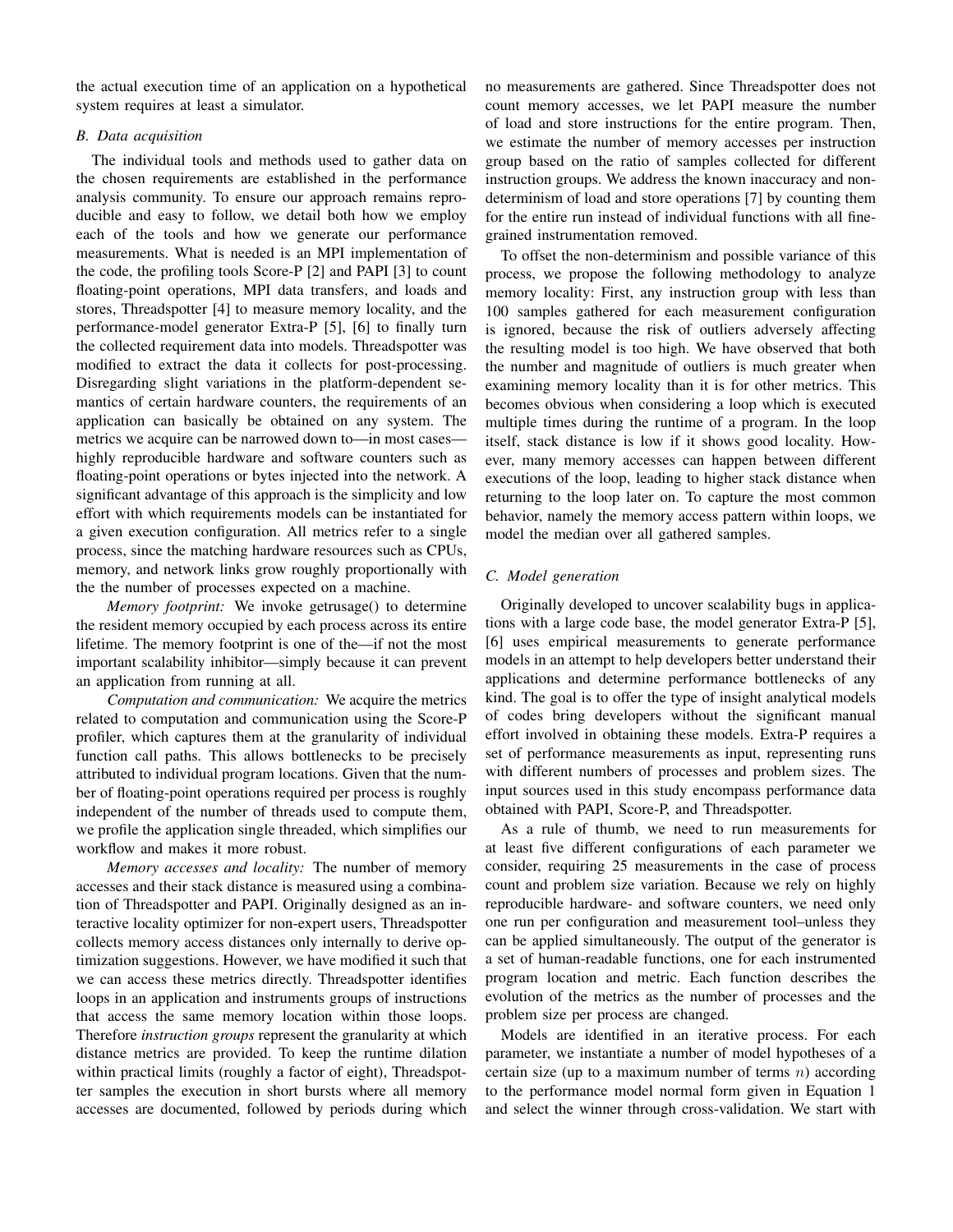just one term, and increase the size of the hypotheses until we see no significant improvement in the quality of the result.

$$
f(x) = \sum_{k=1}^{n} c_k \cdot x^{i_k} \cdot \log_2^{j_k}(x)
$$
 (1)

We continue the process using the models representing individual parameters such as number of processes or problem size, which we successively combine after each step into a form corresponding to the expanded performance model normal form, as seen in Equation 2, substituting  $x_i$  for x.

$$
f(x_1,...,x_m) = \sum_{k=1}^n c_k \cdot \prod_{l=1}^m x_l^{i_{k_l}} \cdot \log_2^{j_{k_l}}(x_l) \qquad (2)
$$

For example, the individual model of a function  $f$  for number of processes  $f(p) = \log p$  and the one for problem size per process for the same function  $f(n) = n^2$  could be combined either as  $f(p,g) = \log p \cdot n^2$  or as  $f(p,g) = \log p + n^2$ . The details of model generation including references to the precise statistical methods can be found in [5], [6]. Different from those studies, however, we refrain from modeling execution time because execution-time models cannot be derived empirically for a platform that only exists as a design.

## *D. Locality modeling*

To explain how requirements modeling can help understand the scaling behavior of memory locality, we provide a small example using the naïve matrix-matrix multiplication shown in Listing 1. For the sake of simplicity, we consider models as a function of the matrix size  $n$  alone.

In this example, we have three instruction groups,  $A$ ,  $B$ , and C, representing the instructions that access the arrays with the same names, respectively. Both the reuse and stack distance of  $A$  is  $2n$ , as every time we iterate over k again we reuse the addresses of  $A$ . This means that there are only  $2n$  accesses,  $n$ to addresses in  $A$  and  $n$  to addresses in  $B$ , between consecutive accesses to the same address in A. As each of these accesses is to a different memory location, the reuse and stack distances are identical. For C, neither stack nor reuse distance can be computed, as the memory locations are never touched again after their first access. For B, the reuse distance is  $2n^2 + n - 1$ , while the stack distance is  $n^2 + 2n - 1$ . This difference stems from whether only unique accesses to A are considered or not.

The conclusion is that, as the size of the matrix increases, the reuse and stack distances of both  $A$  and  $B$  increase. This, in turn, means that it becomes increasingly likely that any given access will be to an address no longer residing in the cache. As long as the problem size is small enough that all matrices fit in the cache, performance will remain at a constant high. As the problem size grows, eventually, the matrices will no longer fit completely into the cache. As the stack distance of  $B$  is much higher than that of  $A$ , accesses to  $B$  will be the first to fail to find the data in the cache and the performance will degrade. Eventually, all accesses to  $B$  will be cache misses, and the performance will no longer degrade. Should the problem size increase enough that even some accesses to Listing 1: Naïve matrix-matrix multiplication  $C = AB$ .

```
void mmm(float *A, float *B, float *C, int n){
    for (int i = 0; i < n; i++) {
        for (int j = 0; j < n; j++) {
            float v = 0.0f;
            for (int k = 0; k < n; k++)
                v += A[i*n + k] * B[k*n + j];
            C[i*n + j] = v; \}
```

```
Listing 2: Blocked matrix-matrix multiplication C = AB.
Matrix C is expected to be initialized with 0.
```

```
void mmm2(float *A,float *B, float *C,
     int n, int b){
 for (int jj=0; jj< n; jj += b){
  for (int kk=0; kk < n; kk + 1) {
   for (int i=0; i< n; i++) {
    for (int j=jj; j< min(jj+b, n); j++){
     float v=0.0f;
     for (int k=kk; k< min(kk+b, n); k++){
       v == A[i*n + k] * B[k*n + j];C[i*n + j]+=v; \}
```
A turn into cache misses, the performance will degrade again, until virtually all memory accesses will be cache misses. The exact matrix size when performance starts to degrade depends on the size of the cache and the protocol used. However, the models of the stack distance, which we capture to characterize memory locality, on the one hand, combined with models of the total number of memory accesses on the other, are capable of discovering whether the pressure on the memory subsystem will ultimately begin to increase or not without knowledge of the hardware.

Now let us consider a blocked matrix-matrix multiplication, as implemented in Listing 2. Unlike the naïve implementation, we improve locality by multiplying and adding blocks of size b instead of individual matrix elements.

In this new example, we have the same three instruction groups, A, B, and C. Using this algorithm, the behavior is different depending on whether a new loop is starting or the code is iterating within a loop. The common case for A should be computing within the innermost loop if a sensible value for b is chosen. In this case, the stack distance of A is  $2b+1$  and the reuse distance of A is 3b. This means that there are only  $3b$  accesses,  $b$  to each of the arrays  $A$ ,  $B$ , and  $C$ , between consecutive accesses to the same address in A. Each of these accesses to  $A$  and  $B$  is to a different memory location, but all accesses to C are to the same address, hence the difference between stack and reuse distance. For  $B$ , we have no reuse within an iteration of the  $j$ -loop but b addresses are reused whenever we start such an iteration anew. Therefore, the reuse distance is  $3b^2$ . The stack distance is only  $2b^2 + b$  due to the reuse of addresses in C. For C, the most common stack and reuse distance is 2, as the same address is reused in every iteration of the innermost loop. This means that in the most common case for each of the instruction groups, the new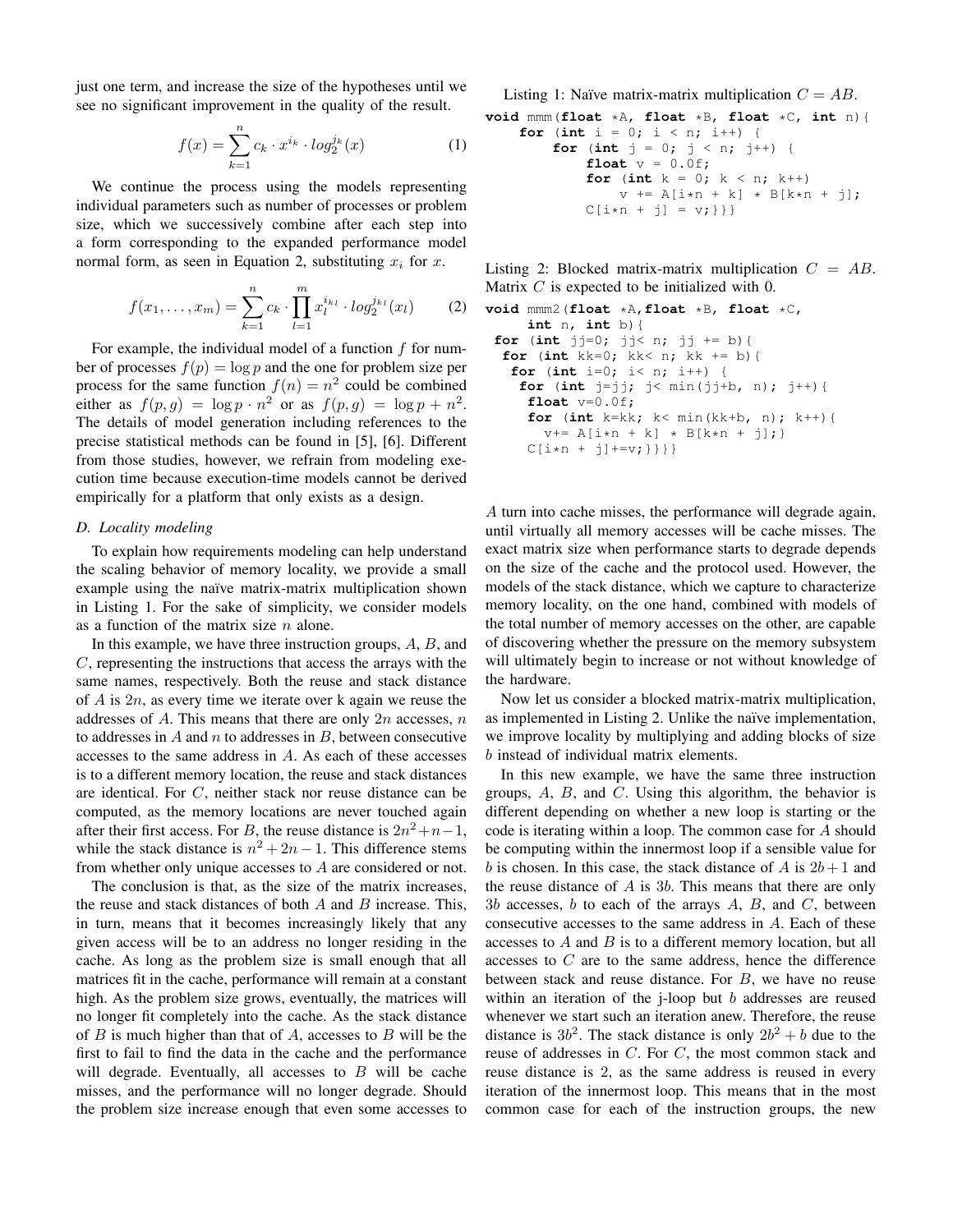algorithm ensures that the locality does not depend on the size of the matrix. This will allow larger matrices to be computed without placing higher demands on the memory subsystem. As both implementations require the same number of floatingpoint operations and the same number of memory accesses, the blocked implementation is preferable.

As demonstrated using this simple example, our analysis discovers whether a given implementation is localitypreserving or not. If yes, we can assume that the number of main memory accesses scales with the number of retired load and store instructions, which we can easily measure. If not, changing the underlying algorithm is the most sensible option. To the best of our knowledge, this is the very first time an automatic method to model the scalability of memory locality has been proposed.

## *E. Co-design methodology*

The key point of our method is to *guide the programmer to find application bottlenecks relative to an architecture as well as to guide the architect to find system bottlenecks that a given application would experience.* Our requirements models are functions of the number of MPI processes  $p$  and the input problem size  $n$ . To compare the requirements of an application on two different architectures, all we need to do is to calculate the application requirements using the values for  $p$  and  $n$  the application would use on these two systems. Below, we explain how to obtain these values.

First, we choose an appropriate number of processes. Although we concede that exceptions may exist, often encountered difficulties of exploiting more thread-level concurrency than a single socket provides lead us to the following rule of thumb: Each socket should run a separate and potentially multithreaded MPI process. In this way, we can simply set  $p$  to the number of available sockets. Nonetheless, deviating from this rule is absolutely possible. For example, systems with monolithic nodes like Blue Gene/Q can still be accurately treated by adapting p to the most common usage scenario.

Since a bigger input problem usually yields better parallel efficiency for a given number of processes, we strive to fully exploit the main memory available to a process. This means, after determining the number of processes  $p$ , we "inflate" the input problem until it completely occupies the available memory. Because memory is usually allocated per process, we find it more natural to consider the process-local memory for this purpose, also because process-local memory can be readily translated into process-local problem size using our process-local memory footprint model. We henceforth use the letter n to always denote the process-local problem size.

Once we have calculated the requirements of our application on two different systems A and B using the tuples  $(p_A, n_A)$ and  $(p_B, n_B)$  that we determine as recommended above, we can compare how the ratio of requirements changes as the application is ported from one system to the other. For example, let us assume the ratio between the number of floating-point operations and the number of bytes sent across the network on system A is r, while it is  $r/k$  on system B. This means that communication requirements will grow by a factor of  $k$  as the application is ported from  $A$  to  $B$ . This can be interpreted in two different ways: Either the network on system  $B$  should provide bandwidth that is a factor of  $k$  stronger relative to its floating-point performance or the application should be optimized to restore the original ratio on system  $B$ . A more elaborate example is presented in Section III-A.

Essentially, our co-design approach characterizes a system initially only in terms of the problem size and process count it can accommodate. We call this a *system skeleton*. The skeleton is then used to derive more specific requirements an application would expose the system to. Based on these requirements, the system designer can subsequently select further system properties such as the processor, the number of cores per processor, the integration of accelerators, the network, and the memory hierarchy or ask the application developer to optimize certain aspects of the application if the requirements can not be reasonably satisfied within the available technology or budget envelope.

In principle, our approach can map more than one application on a given system simultaneously. For example, we could assume that a system is shared between two applications in space according to a certain ratio as long as we can derive our model parameters  $p$  and  $n$  for each of them. However, since sharing is ultimately a matter of scientific priority, whose definition falls outside the scope of this paper, we narrow the discussion to the scenario where one application is granted exclusive access to the full machine to calculate the largest possible input problem. This objective corresponds to the idea of *heroic* runs [8].

## III. CO-DESIGN STUDIES

We conducted two hypothetical co-design studies with five real applications. The first study, which is presented in Section III-A compares the benefits of three different system upgrades, while the second, which is presented in Section III-A, compares the advantages of three different exascale candidate systems. Before we delve into the details of these two studies, however, we first survey our test applications and their requirements below.

We chose five applications to represent a spectrum of different behaviors that are encountered on today's supercomputers: Kripke [9] and LULESH [10], two proxy apps created specifically towards exascale co-design, MILC [11], a QCD code, Relearn [12], a brain simulation, and icoFoam, a CFD solver from the widely used OpenFOAM package [13].

We gathered our measurements on two test systems: The first one is JUQUEEN, an IBM BlueGene/Q system at Jülich Supercomputing Centre with almost 500,000 cores. Each node features one PowerPC A2 processor with 16 cores running at 1.6 GHz. The second one is Lichtenberg, a Linux cluster at Technische Universität Darmstadt that consists of 706 nodes with two 8-core Intel Xeon E5-2670 processors on each node, running at 2.6 GHz. We obtained the measurements for LULESH, MILC, and Relearn on JUQUEEN and those for icoFOAM and Kripke on Lichtenberg. Because Threadspotter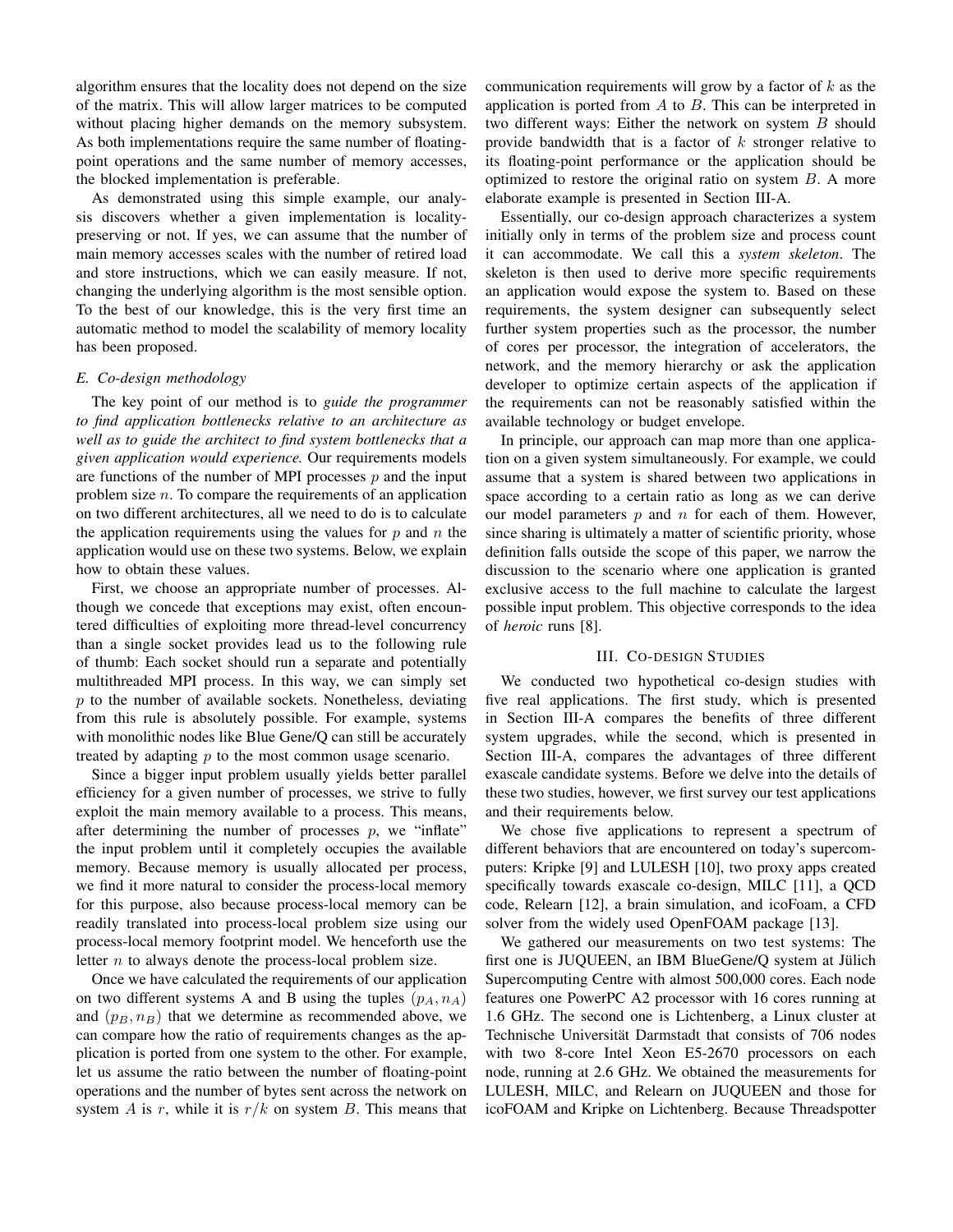TABLE II: Per-process requirements models.  $p$  denotes the number of processes and  $n = N/p$  the problem size per process obtained by dividing the overall problem size  $N$  by the number of processes  $p$ , under the assumption that the overall problem size can be divided equally among all processes. For each metric, we show the terms with the largest impact on performance for both problem size per process and number of processes. The coefficient is the sum across the entire program, rounded to the nearest power of ten. We mark potential performance bottlenecks with a warning sign.

|         | Metric                                                                              | Model                                                                                                                                                                                                                                                 |                                                |
|---------|-------------------------------------------------------------------------------------|-------------------------------------------------------------------------------------------------------------------------------------------------------------------------------------------------------------------------------------------------------|------------------------------------------------|
| Kripke  | #Bytes used<br>#FLOP<br>#Bytes sent & received<br>#Loads & stores<br>Stack distance | $10^5 \cdot n$<br>$10^7 \cdot n$<br>$10^4 \cdot n$<br>$10^8 \cdot n + 10^5 \cdot n \cdot p$<br>Constant                                                                                                                                               | ∧                                              |
| LULESH  | #Bytes used<br>#FLOP<br>#Bytes sent & received<br>#Loads & stores<br>Stack distance | $10^5\cdot n\log n$<br>$10^5 \cdot n \log n \cdot p^{0.25} \log p$<br>$10^3 \cdot n \cdot p^{0.25} \log p$<br>$10^5 \cdot n \log n \cdot \log p$<br>Constant                                                                                          |                                                |
|         | #Bytes used<br>#FLOP<br>#Bytes sent & received<br>#Loads & stores<br>Stack distance | $10^6 \cdot n$<br>$10^{10} \cdot n + 10^7 \cdot n \log p$<br>$10^4 \cdot Allreduce(p)$<br>$10^4 \cdot Back(p)$<br>$10^9 \cdot n$<br>$10^{11} + 10^8 \cdot n \log n + 10^5 \cdot p^{1.5}$<br>$10^5 \cdot n$                                            |                                                |
| Relearn | #Bytes used<br>#FLOP<br>#Bytes sent & received<br>#Loads & stores<br>Stack distance | $10^6 \cdot n^{0.5}$<br>$10^3 \cdot n \log n \cdot \log p + p$<br>$10^5 \cdot Allreduce(p)$<br>$10 \cdot Allto all(p)$<br>$10 \cdot n$<br>$10^6 \cdot n \log n + 10^5 \cdot p \log p$<br>Constant                                                     |                                                |
| icoFoam | #Bytes used<br>#FLOP<br>#Bytes sent & received<br>#Loads & stores<br>Stack distance | $10^3 \cdot n + 10^2 \cdot p \log p$<br>$10^8 \cdot n^{1.\overline{5}} \cdot p^{0.\overline{5}}$<br>$n^{0.5} \cdot Allreduce(p)$<br>$p^{0.5}\log p$<br>$n\cdot p^{0.\bar{3}\bar{7}\bar{5}}$<br>$10^8 \cdot n \log n \cdot p^{0.5} \log p$<br>Constant | 企《人》<br>$\triangle$<br>$\overline{\mathbb{A}}$ |

does not support the processor of JUQUEEN, we measured stack distance for all applications on Lichtenberg. Already this showcases one advantage of our approach. Because the metrics we collect are architecture independent, we can easily overcome the deficiencies of the measurement infrastructure on one system by choosing another.

In our experiments, we varied the number of MPI processes and the problem size per process. Some of the metrics we analyze can be gathered at different levels of granularity. A fine granularity is useful to pinpoint performance bottlenecks in applications. For the current analysis however, we are interested in the performance of the application as a whole and we therefore wish to summarize the models obtained. The memory footprint, the number of floating-point operations, and the number of loads and stores are gathered by examining the



Fig. 3: Measurements classified by percentile relative error over all generated models.

entire application monolithically. Requirements for communication and memory locality are obtained at the granularity of function calls and instruction groups, respectively. For each application, we selected all models with the fastest growing requirements for each of the two model parameters  $p$  and  $n$ , added all coefficients for these models, and rounded them to the nearest power of ten. We generated models considering polynomial and logarithmic exponents. The polynomial exponents take values between 0 and 3, including all fractions of the types  $\frac{i}{8}$  and  $\frac{i}{3}$ . For logarithms, we used the exponents  $\{0; 0.5; 1; 1.5; 2\}.$ 

The resulting requirements models of our five applications are presented in Table II. To assess the model quality, the histogram shown in Figure 3 classifies each measurement that was used to generate a model according to the relative error of the generated model. The overwhelming majority (88%) of measurements points are well explained by our models and have relative errors smaller than 5%, and most of the remaining ones (8%) still have relative errors smaller than 20%. We therefore claim that the models we generate are overall adequate to serve as a basis for the co-design process. Below, we briefly discuss the requirements of each application individually.

Kripke is a 3D Sn particle transport code and implements an asynchronous MPI-based parallel sweep algorithm. A major goal of Kripke is the evaluation of programming models, data layouts, and sweep algorithms in terms of their performance impact. The problem size per process is defined as the simulated volume per process. As expected from a exascale proxy app, Kripke should scale reasonably well to any number of processes and the problem size per process will remain configurable without incurring significant performance losses. Only the number of loads and stores shows a multiplicative effect of problem size and process count and might lead to a slowdown.

LULESH is also a a widely studied proxy application in DOE co-design efforts for exascale which calculates simplified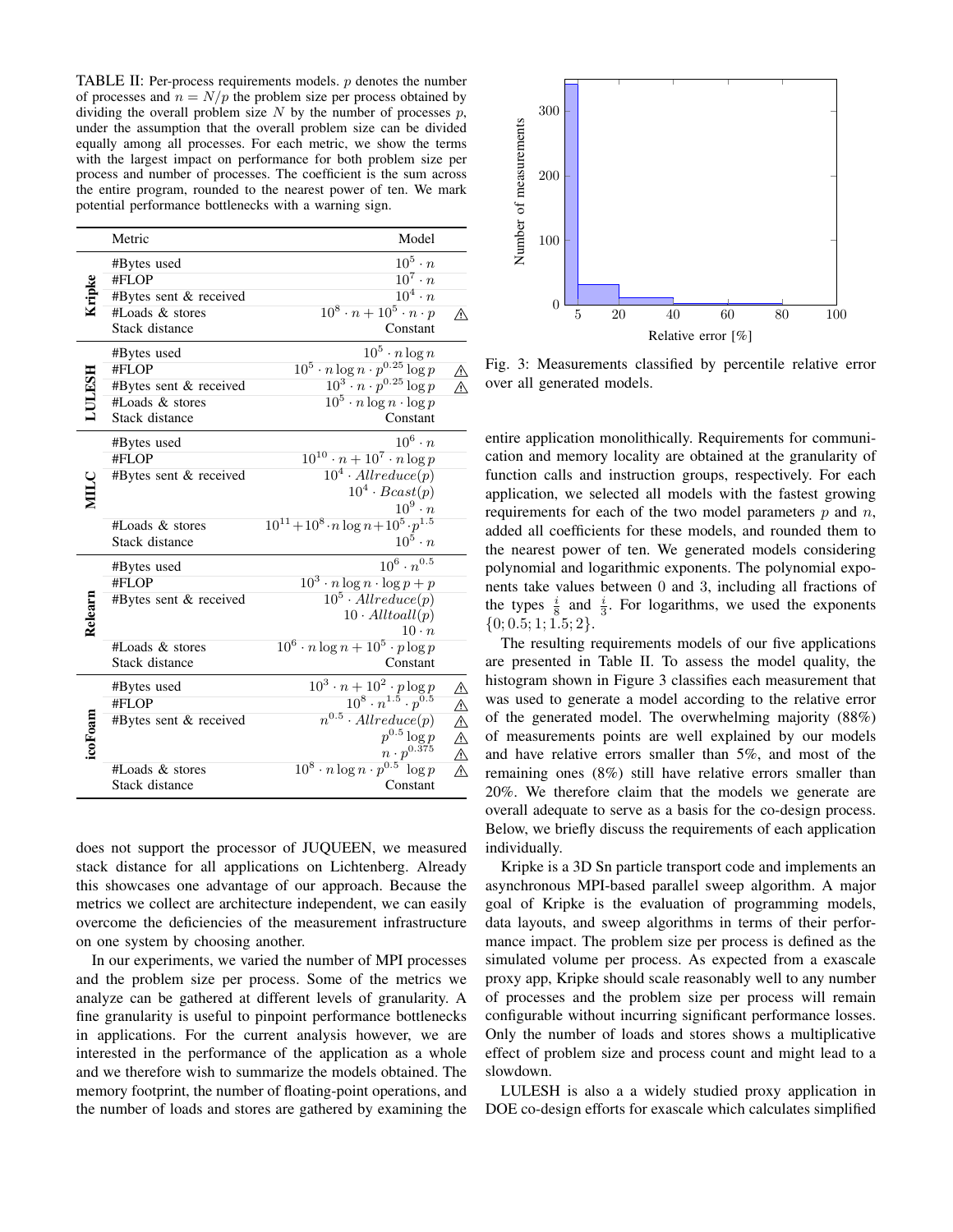3D Lagrangian hydrodynamics on an unstructured mesh. The problem size per process is defined as the simulated volume per process. The growth rates of all requirements with respect to both problem size and process count are very close to ideal. With the current implementation, the multiplicative effect process count and problem size per process have on computation and communication for LULESH is a small obstacle in tailoring and scaling the application to run on different systems. The growth rates are slow enough to limit these issues at anything except the most extreme scales.

MILC – MIMD Lattice Computation – is a set of codes for studying quantum chromodynamics (QCD) via parallel simulations of the SU(3) lattice gauge theory on a fourdimensional lattice. MILC is a highly scalable application, which consumes a major fraction of the CPU cycles in US DOE and NSF computing centers. We analyzed the application MILC/su3\_rmd. Its runtime was modeled in [11], [5]. However, no requirement models exist for MILC. For MILC, the problem size per process is defined as the size of the lattice. MILC should be able to fit most target systems without significant performance loss. The only requirement than can be optimized is memory access. If the memory locality was improved, increasing the problem size per process would be possible without losing performance.

Relearn simulates the dynamics of the connectome in the brain, that is, how connections between individual neurons are formed and deleted. This is also called structural plasticity. The problem size parameter in our tests defines the number of neurons per process to be simulated. According to our empirical findings, memory consumption increases with the square root of the problem size. The theoretical expectation is a linear function of  $n$  plus a much weaker and possibly negligible linear function of  $p$ , although it only reflects the programmer's view and does not necessarily capture implementation details at lower levels of the software stack. A linear model was among the best model candidates, but the chosen model fits the measured data slightly better. For reasons of consistency with the chosen approach we will therefore use the empirically determined model throughout this work. Either way, Relearn has no serious issues in scaling to any number of processes. It will be able to vary the domain size per process to fit multiple target systems without significant performance loss and can accommodate systems where memory consumption is at a premium.

IcoFoam is a solver in the widely used open-source computational-fluid-dynamics package OpenFOAM. Open-FOAM, developed by ESI/OpenCFD, is a non-monolithic library encompassing over 80 flow solvers that supports numerical simulations of a broad variety of continuum models. We analyzed the unmodified icoFoam executable from the demonstration instance of OpenFOAM (development version from April 2017 from openfoam.org). This flow solver implements a method suitable for the incompressible flow of a Newtonian fluid under isothermal conditions. We applied the solver to a two-dimensional test case, namely the well-known lid-driven cavity [14]. There, the problem size is defined as the number of

TABLE III: Process count and memory per process available to applications for three different system upgrade scenarios.

| System upgrade               | Process count | Memory per process |
|------------------------------|---------------|--------------------|
| A: Double the racks          | $p'=2\cdot p$ | $m'=m$             |
| <b>B:</b> Double the sockets | $p'=2\cdot p$ | $m' = 0.5 \cdot m$ |
| C: Double the memory         | $p'=p$        | $m'=2\cdot m$      |

computational cells per process. Almost everything including memory consumption and memory access, communication, and computation limit the scalability of icoFoam. The severity and multitude of performance issues suggest that a different approach is required as a whole.

### *A. System upgrade*

Now, we use the requirements models listed in Table II to answer the first co-design question that we consider in this study: *"Given a large system defined such that the application equally exhausts all available resources, which of the possible upgrades would benefit the application most?"* Possible upgrades we consider are (A) doubling the entire system, (B) doubling the number of processor sockets per node and leaving everything else constant, and (C) doubling the memory and leaving everything else constant. These upgrades and how the resources that are available to the applications change on the new systems are summarized in Table III. The combination of possible upgrades can be expanded to encompass further realistic scenarios that are considered by system architects.

Before we summarize our results for all applications, however, we illustrate our workflow, and in particular our codesign methodology presented in Section II-E, step by step using LULESH as a walk-through example. After that, we summarize the results of this process for all applications and discuss our findings. To exemplify the process of determining how an application would respond to a system upgrade, we choose system upgrade A, that is, doubling the racks of the system. We enumerate and describe the different steps of our scaling method in Table IV.

The requirements of LULESH are listed at the top of the table as part of Step I. Following this process, we can now draw conclusions regarding system utilization, requirements balance, and usefulness of a particular upgrade. The ratios between new and old problem sizes indicate how the largest problem size that can be solved changes, both per process and overall. The ratios between new and old requirements indicate which system components will experience an increased load relative to other components.

The requirements of LULESH can be expressed as the product of single-parameter functions that either depend the problem size per process or the number of processes. When doubling the racks, only the value of  $p$  changes, and in this particular case, all terms depending on  $n$  can be reduced when determining the ratios of the changing requirements. This means that the these ratios are valid regardless of the problem size per process. This will not be generally true as it depends on the specific relative upgrade. That the number of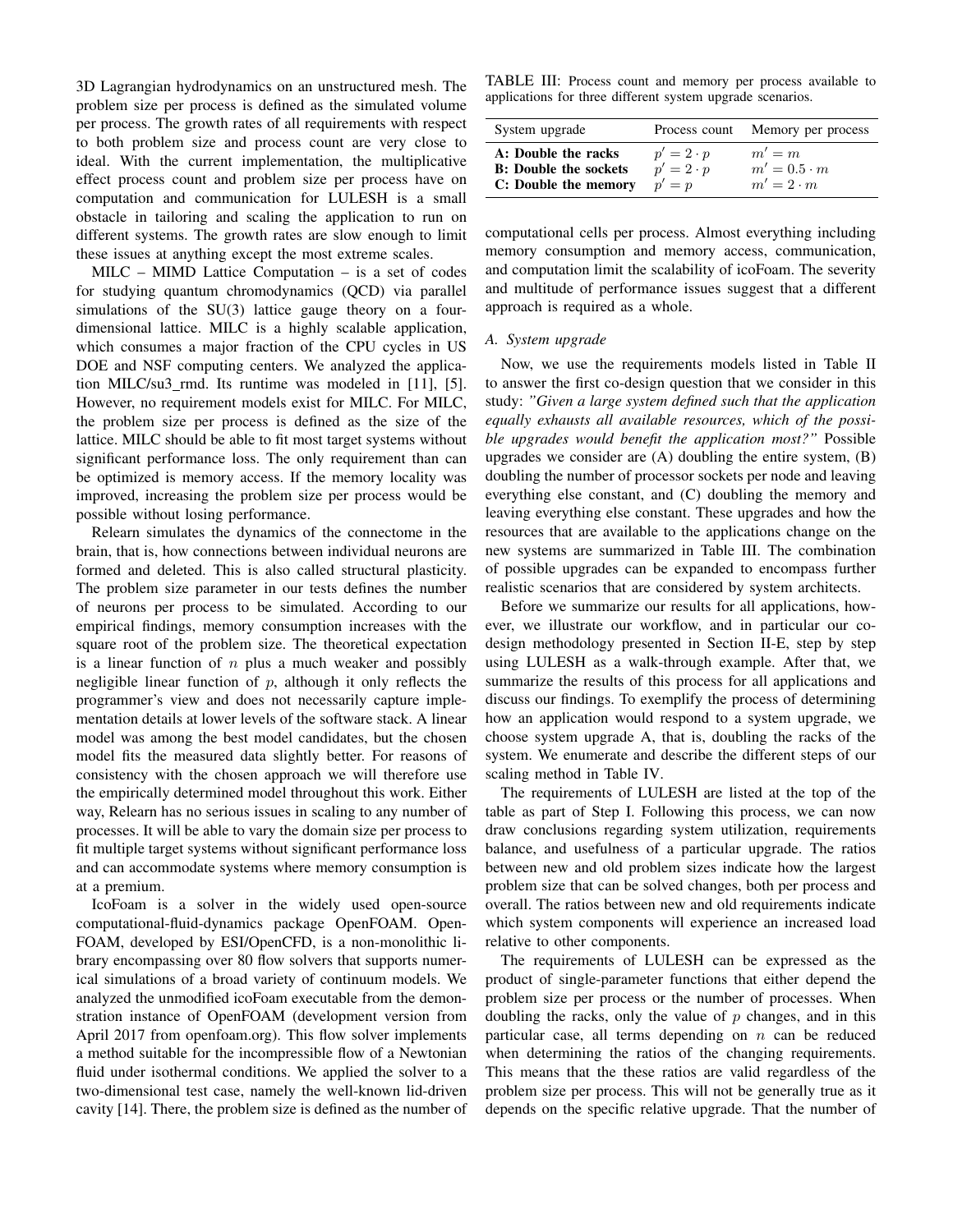processes affects computation and communication means that these requirements increase slightly. Luckily, computation and communication only increase by 20% and will therefore allow LULESH to solve an overall problem twice as large with only a small performance degradation.

Using the five applications above, we now apply the previously illustrated workflow to analyze the benefits and drawbacks of different system upgrades. We use the requirement models determined for each application individually, as well as the upgrades listed in Table III to determine the new problem sizes per process for each application, assuming that all processors a system provides are used. We then determine the new requirements for computation, communication, and memory access. Our comparative analysis is numerically summarized in Table V. We consider an optimistic linear relation between problem size per process and requirements as a baseline for scalability. For example, if we double the racks we wish that

TABLE IV: Workflow for determining the requirements of LULESH after doubling the number of racks (upgrade A). The upgrade is relative, therefore we can omit model coefficients.

I: Create requirement models for memory footprint, communication, computation, and memory access.

| Metric                   | Process scaling and problem scaling |
|--------------------------|-------------------------------------|
| #FLOP                    | $n \log n \cdot p^{0.25} \log p$    |
| $#Bytes$ sent $\&$ recv. | $n \cdot p^{0.25} \log p$           |
| #Loads & stores          | $n \log n \cdot \log p$             |
| #Bytes used              | $n \log n$                          |

II: Determine the new maximum number of processes and new memory available per process that the upgraded system supports.

| Configuration parameter   | Old         | <b>New</b>        |
|---------------------------|-------------|-------------------|
| Processes count<br>Memory | $m_{\cdot}$ | $p'=2p$<br>$m'=m$ |

III: Determine the new memory footprint requirement per process if all processors are used.

| Metric      | Old | <b>New</b>              |
|-------------|-----|-------------------------|
| #Bytes used |     | $n \log n$ $n' \log n'$ |

IV: Determine the new problem size per process such that the memory footprint equals the memory available to each process and compute the new overall problem size.

| Metric                 | Old                         | <b>New</b>    | Ratio |
|------------------------|-----------------------------|---------------|-------|
| Problem size per proc. | $n \log n = n' \log n' = m$ |               |       |
| Overall problem size   | $p \cdot n$                 | $n' \cdot n'$ |       |

V: Determine the new requirements for computation, communication, and memory access.

| Metric                   | Old              | <b>New</b>            | Ratio         |
|--------------------------|------------------|-----------------------|---------------|
| #FLOP                    | $p^{0.25}$ log p | $(2p)^{0.25}$ log 2p  | $\approx 1.2$ |
| $#Bytes$ sent $\&$ recv. | $p^{0.25}$ log p | $(2p)^{0.25} \log 2p$ | $\approx 1.2$ |
| #Loads & stores          | $\log p$         | $\log 2p$             | $\approx$ 1   |

TABLE V: System upgrade comparison. We show how problem size and the corresponding requirements of an application change in response to each upgrade. While the ability to solve large overall problems is desirable, the per-process requirements for computation, communication and memory access should be as low as possible. The base-line expectation, which assumes a linear relation between requirements and problem size per process, is provided in the rightmost column for each metric.

| Apps.<br>Ratios                             | ripke          | LESH           |                | Relearn        | icoFoam | Baseline       |
|---------------------------------------------|----------------|----------------|----------------|----------------|---------|----------------|
| <b>System upgrade A: Double the racks</b>   |                |                |                |                |         |                |
| Problem size per process                    | 1              | 1              | 1              | 1              | 0.5     | 1              |
| Overall problem size                        | $\overline{2}$ | $\overline{2}$ | $\overline{2}$ | $\overline{c}$ | 1       | 2              |
| Computation                                 | 1              | 1.2            | 1              | 1              | 0.5     | 1              |
| Communication                               | 1              | 1.2            | 1              | 1              | 0.7     | 1              |
| Memory access                               | $\overline{2}$ | 1.2            | 2.8            | $\overline{2}$ | 0.7     | 1              |
| <b>System upgrade B:</b> Double the sockets |                |                |                |                |         |                |
| Problem size per process                    | 0.5            | 0.5            | 0.5            | 0.3            | 0.3     | 0.5            |
| Overall problem size                        | 1              | 1              | 1              | 0.5            | 0.6     | 1              |
| Computation                                 | 0.5            | 0.6            | 0.5            | 0.3            | 0.2     | 0.5            |
| Communication                               | 0.5            | 0.6            | 0.5            | 0.3            | 0.3     | 0.5            |
| Memory access                               | $0.5\,$        | 1              | 1.4            | 1              | 0.5     | 0.5            |
| <b>System upgrade C:</b> Double the memory  |                |                |                |                |         |                |
| Problem size per process                    | 2              | 1.4            | $\overline{2}$ | $\overline{4}$ | 1.4     | 2              |
| Overall problem size                        | $\overline{2}$ | 1.4            | $\overline{2}$ | 4              | 1.4     | $\overline{2}$ |
| Computation                                 | $\overline{2}$ | 1.4            | $\overline{2}$ | 4              | 1.7     | $\overline{2}$ |
| Communication                               | $\overline{2}$ | 1.4            | $\overline{2}$ | 4              | 1.4     | 2              |
| Memory access                               | $\overline{2}$ | 1.4            | $\overline{2}$ | 4              | 1.4     | $\overline{2}$ |

the total problem size that can be solved should double, too, but that the requirements per process remain the same. This simplifying assumption will not be generally true, but provides a notion of desirable behavior for our discussion. Apart from MILC, no other application has shown any change in memory locality with respect to process count and problem size per process. We therefore focus on the total number of load and store instructions as the primary memory-access metric in these cases.

When analyzing Table V, it becomes obvious that the most important parameter is the problem size per process, as it determines all other requirements and how well the stated goal of trying to perform heroic runs is met. When considering the computation, communication, and memoryaccess requirements per process, these should ideally follow the same behavior as the problem size per process. None of the analyzed applications reach this ideal, although Kripke and MILC come close with only one and two deviations, respectively, which one can see by tracing their columns in Table V.

Finally, we summarize how the applications benefit from the proposed upgrades: Kripke benefits equally from doubling the memory or doubling the sockets, and slightly less from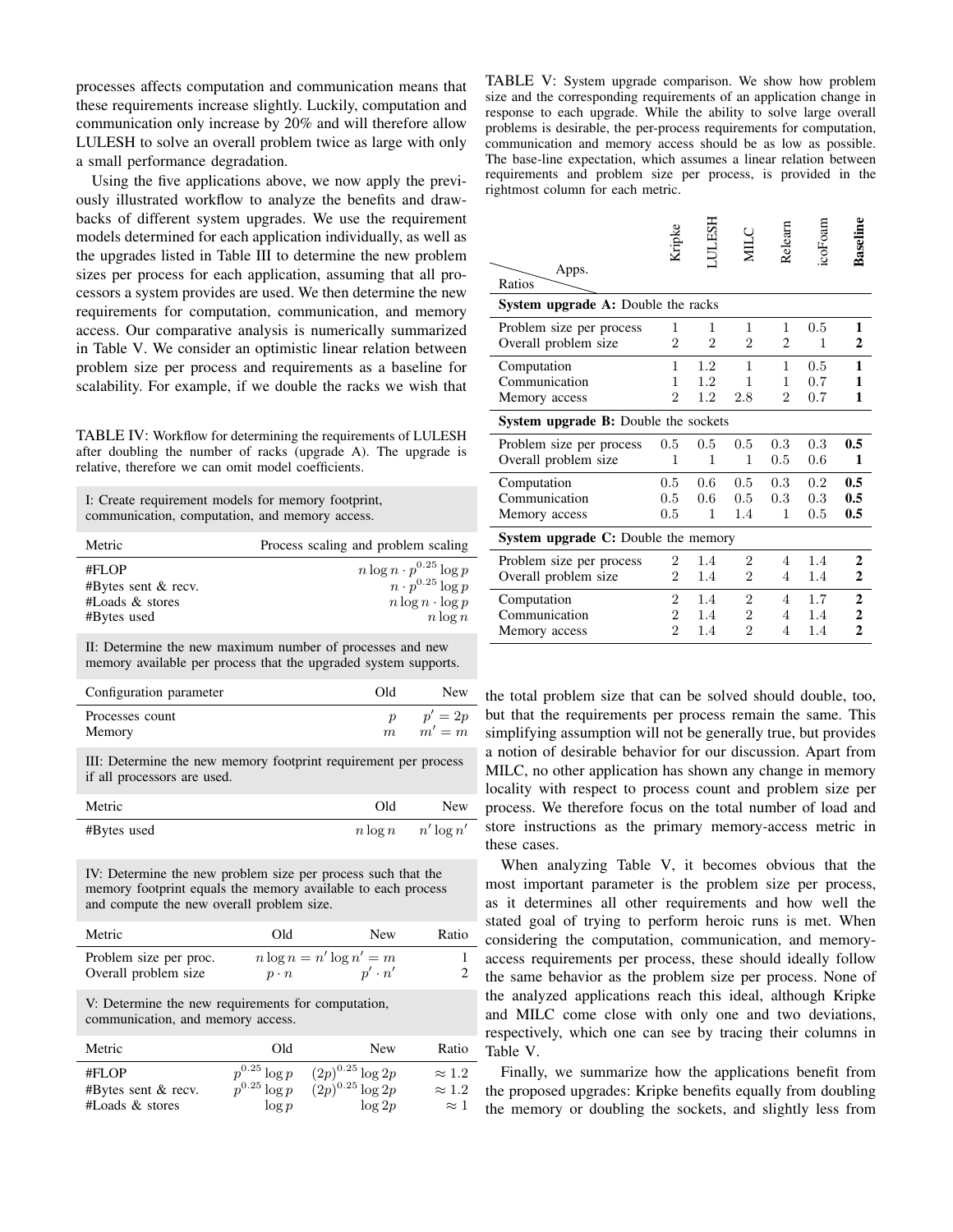doubling the racks. LULESH draws the biggest advantage from doubling the racks and the least from doubling the memory. MILC and Relearn profit most from doubling the memory and least from doubling the sockets. The last application studied, icoFoam, would benefit only from doubling the memory. Consequently, there is no upgrade which is best for all applications, but overall doubling the memory or the racks would help most applications the most.

#### *B. System design*

The second question we address is: *"How would the performance change when an application is ported between different proposed exascale systems?"* This question sheds light on how differences in system design affect the studied applications by looking at absolute numbers rather than relative differences. For this, we investigate how the applications studied would map to potential exascale straw-man systems. Rather than using relative upgrades as in the previous section, where we assumed that certain characteristics of an existing system are doubled, we now focus on how our method works when applied to absolute values for system characteristics such as flop/s per processor. There are a number of hardware architecture directions suggested to reach exascale. Major differences between the approaches lie in their ratio of nodes to processors to flop/s per processor, which combined are supposed to reach 1 exaflop/s. By processor, we define a computational unit designed to run a process (potentially multi-threaded). Possible design options for such systems are presented in Table VI and summarized below:

- A massively parallel system that consists of nodes with many but weak processors
- A vectorized system that consists of nodes with few but very powerful processors
- A hybrid system with a large number of moderately powerful processors per node

For this study, we assume a total memory per system of 10 PB, divided equally among all processors. This value is consistent with the ratios of flop/s to memory of current top supercomputing systems in the world. The total memory, I/O, and network resources can also vary, but more likely as a function of the available funds and not to satisfy a certain ratio to other resources. A more detailed analysis where more system characteristics would vary is certainly possible, but would not be qualitatively different. We therefore focus only on the computational requirement and memory footprint relative to the problem size per process and the number of processes are taken into consideration. We determine the number of processes for each of the systems by multiplying the node and processor counts, as we want to have access to the full exaflop/s. For each application we can then determine the problem size per process that would consume all the memory available to a process. Knowing the problem size per process and the number or processes, we determine the overall problem size for each application. The results of this workflow, which is similar to the one presented in Table IV, are presented in Table VII.

TABLE VI: Characteristics of three exascale straw-man systems.

| Metric               | Massively<br>parallel | Vector            | Hybrid          |
|----------------------|-----------------------|-------------------|-----------------|
| Nodes                | $2 \cdot 10^4$        | $5 \cdot 10^4$    | 10 <sup>4</sup> |
| Processors           | $2 \cdot 10^{9}$      | $5 \cdot 10^7$    | $10^{8}$        |
| Processors per node  | $10^{5}$              | $10^3$            | 10 <sup>4</sup> |
| Memory per processor | $5 \cdot 10^6$        | $2 \cdot 10^8$    | $10^{8}$        |
| Flop/s per processor | $5 \cdot 10^8$        | $2 \cdot 10^{10}$ | $10^{10}$       |

TABLE VII: Maximum overall problem size for selected applications and time each application needs to solve the same benchmark problem on different exascale straw-man systems described in Table VI, assuming perfect parallelization. Following a workflow similar to Table IV, we determine the values using the requirement models from Table II.

|         | Metric                                         | Massively<br>parallel | Vector              | Hybrid              |
|---------|------------------------------------------------|-----------------------|---------------------|---------------------|
| Kripke  | Maximum overall<br>problem size                | $10^{10}$             | $10^{10}$           | $10^{10}$           |
|         | Minimum wall time for<br>benchmark problem [s] | 0.1                   | 0.1                 | 0.1                 |
|         | Maximum overall<br>problem size                | $3.9 \cdot 10^{10}$   | $1.7 \cdot 10^{10}$ | $1.9 \cdot 10^{10}$ |
| LULESH  | Minimum wall time for<br>benchmark problem [s] | 40                    | 21.5                | 33                  |
|         | Maximum overall<br>problem size                | $10^{10}$             | $10^{10}\,$         | $10^{10}$           |
|         | Minimum wall time for<br>benchmark problem [s] | $10^{2}$              | $10^{2}$            | 10 <sup>2</sup>     |
|         | Maximum overall<br>problem size                | $5 \cdot 10^{10}$     | $4 \cdot 10^{12}$   | $10^{12}\,$         |
| Relearn | Minimum wall time for<br>benchmark problem [s] | 4                     | 0.02                | 0.2                 |

icoFoam is notably absent in Table VII, as the number of processes adversely affects the memory required per process. This unfortunately means that the studied instance of the code cannot fully utilize any of the three systems, as the memory requirement regardless of problem size per process is larger than what is available if all processors are used. While it would be possible to run this code on a smaller subset of processors, that is not the focus of our study.

We discover that for Kripke and MILC the different system types do not affect the largest overall problem size that can be solved. That is because any difference in the ratio between process count and problem size per process can be offset by configuring the application appropriately. The situation is different for the other applications, as the ratio  $p/n$  between process count and problem size per process is more relevant to the required memory. Relearn can solve much larger overall problems on a system with fewer but stronger processors, while LULESH can solve the largest problem on the massively parallel system.

We further analyze on which system a given problem can be solved faster, by taking the biggest overall problem size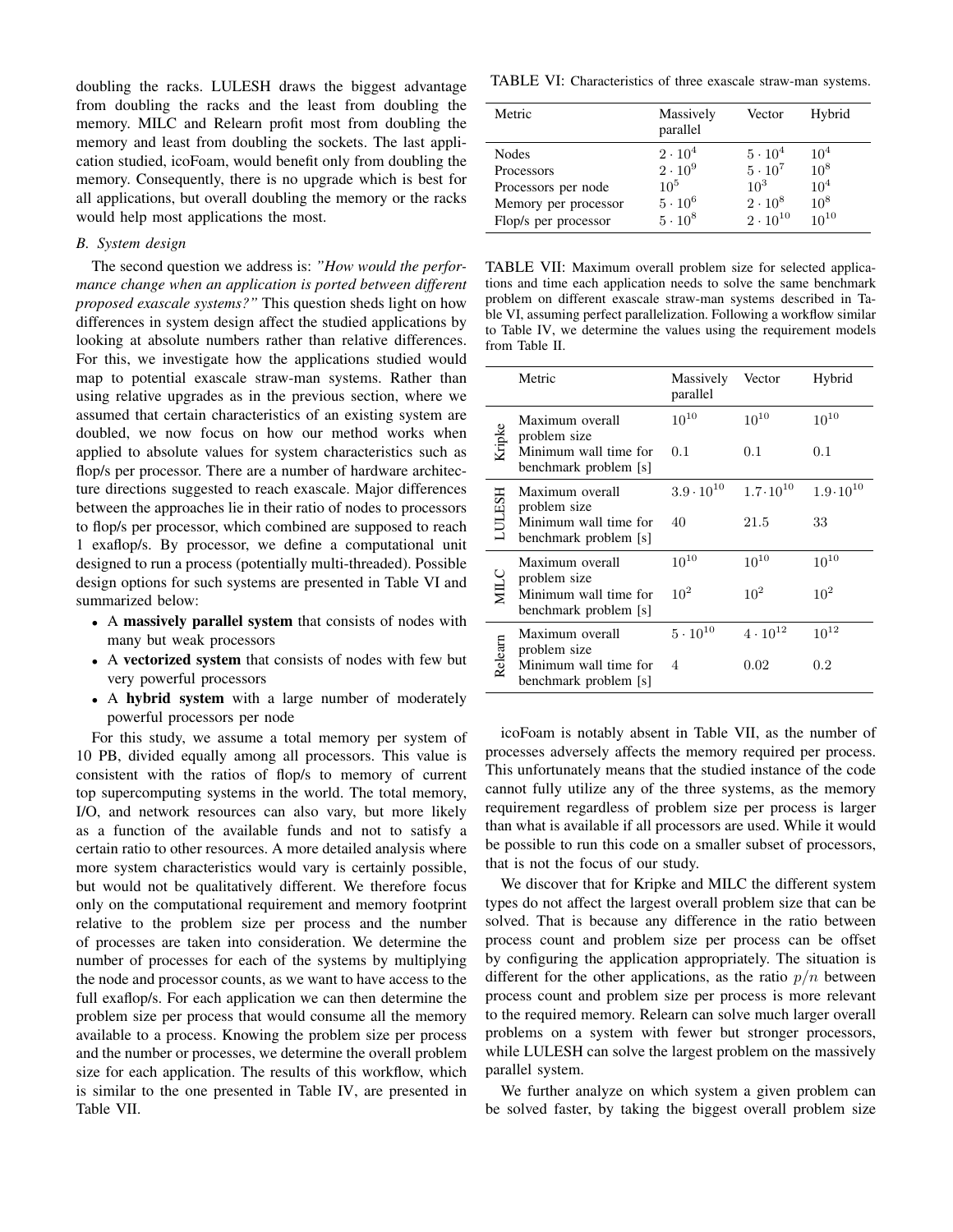of each application that can be solved on all systems, and change the problem size per process such that each system solves the same problem. We still use all available processors to have access to all computational resources each system provides. We then use the problem size per process and the number of processes to determine the number of floatingpoint operations required per process. After dividing this requirement by the floating-point rate offered by the processor, we can estimate a lower bound of the runtime this computation takes. The lower bound is based on the simplifying assumption that parallelization is perfect and no communication overhead exists. This lower bound can be useful in comparing how the architectures will affect application performance as the difference of multiple orders of magnitude for some applications is unlikely to be offset by the communication overhead. Kripke and MILC take the same time to solve the problem on each system. However, both Relearn and LULESH benefit more from a high ratio and would perform better on the vectorized system. To shift the lower bound closer to more realistic runtimes, we need to take other requirements such as communication into account, which is feasible as long as the system designer can specify the rates at which the hardware can satisfy them.

A possible optimization for LULESH could be changing the algorithms such that the effects of problem size per process and process count are additive rather than multiplicative with respect to the different requirements:  $#FLOP = 10^5 \cdot n \cdot$  $\log n + p^{0.25} \cdot \log p$ . In the example from Table VII, this would improve the overall time to solution by approximately three orders of magnitude on each system, to less than 0.1 compared to between 20 and 40 seconds. It would also change how LULESH performs on the different systems, obtaining the best results on the massively parallel system as opposed to the currently favored vectorized system.

The recommended course of action beyond improving the applications is to experiment with a small number of prototype nodes of the kind to be employed in the system, and determine the actual rates at which the requirements can be satisfied. Requirements other than computation such as memory access and network communication must be considered. For example, similarly to our analysis of potential exascale system candidates with different nodes to processors to flop/s ratios, an analysis of the network requirements taking network bandwidth, latency, and topology into account can be performed. However, when considering a small number of nodes as opposed to an entire rack or multiple racks, network communication may differ qualitatively.

Nevertheless, already before any hardware prototype becomes available, will our co-design methodology provide hints as to which basic system design will be most or least profitable for a given workload. In our study, the vectorized system provides the best performance potential for the benchmark problem across all applications. On the other hand, when looking at the possible maximum problem size, LULESH would favor the massively parallel system, while Relearn would prefer the vectorized system, although a problem size of

 $4 \cdot 10^{12}$  is already more than needed. After all, the human brain has only about  $10^{11}$  neurons. The decision which alternative to choose, that is which application(s) to prioritize, however, is beyond the scope of this paper.

## IV. RELATED WORK

Performance models have already been used to predict code performance on different architectures, leveraging tool chains with varying degrees of automation [15], [16], [17]. In contrast, our work focuses on the extrapolation of requirements rather than exact performance to guide higher-level decisions in exascale application and system design. Carrington et al. project node-level requirements using simple linear, logarithmic, exponential, or constant regression [18]. Our method goes beyond that by combining more complex functions to characterize system-wide requirements. In the widest sense, the roofline model [1], [19] can also be considered as an interpretable requirements model. It is, however, mostly designed as an application optimization tool and thus not easily applicable to co-design.

Gahvari and Gropp [20] as well as Bhatele et al. [21] studied the theoretical feasibility of several computational algorithms on hypothetical exascale machines introduced in a previous study [22]. They show bounds on network requirements in terms of latency and bandwidth that would have to be satisfied in order to solve these problems. While extremely valuable, their studies are purely theoretical and not based on real applications. With our method, we enable similar studies for actual code bases.

Many co-design approaches rely on application and architecture simulation. Such simulations exist at numerous granularities, ranging from cycle-accurate [23], [24] to coarse and model-driven [25]. Direct execution approaches often show severe memory limitations [26], especially in the exascale range. The main drawback of such simulations are the enormous resources required to run them. Furthermore, without additional human interpretation simulation results on their own provide little insight into application scaling. Our requirements models need no resources beyond the small scale measurements required to produce them, enabling extremescale predictions at very low cost. Moreover, they are intuitive in that they allow direct statements such as "the required network bandwidth grows logarithmically with the system size".

## V. CONCLUSION

In this work, we introduce a quick and simple automatic back-of-the-envelope technique to generate application-centric requirements models for parallel applications. The workflow we propose leverages these models to enable system designers and application developers to ponder various upgrade and design options. We characterize performance in terms of relative requirement changes - from one system or one application to another. This pattern indeed matches the common case, where an initial version of an application running on an initial system already exists. And even if no such system exists, our